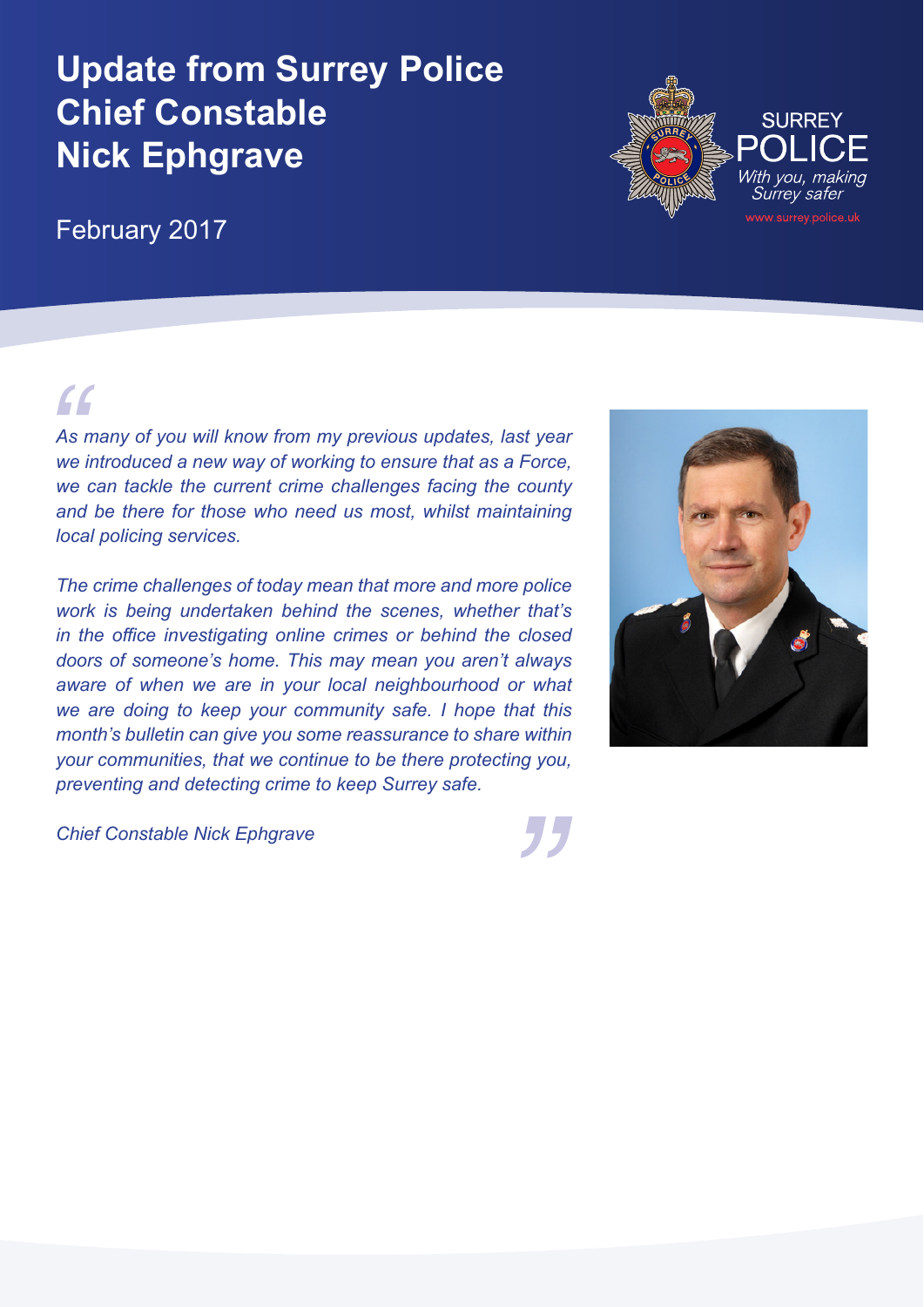## **Changing Nature of Crime**

In the last five years we have seen a 29% reduction in burglary, whilst vehicle crime has fallen by 35%. In contrast, over the same five years we have seen an increase in the number of serious sexual offences, including rape, which has tripled, and an increase in domestic abuse with now approximately 2000 offences per year. This reflects what is being seen across the country.

The increase in reported crime in these areas may be due to increased confidence to report to the police rather than actual crime being higher. However, they tend to be far more complex to investigate and require significantly more partnership work to ensure the protection of victims, than the types of crimes that are in decline.

We have invested heavily in training our staff and allocating additional officers to focus on responding to these changes. Our Safeguarding Investigation Units alone have seen a 46% increase in detectives working to protect the most vulnerable members of society from domestic abuse, child abuse and sexual offences. I'm pleased to be able to report that we are seeing some positive results – the recent independent inspection into our child abuse response has reported on significant improvements, albeit recognising that some of the changes we have made are still bedding in.

At the same time we are still tackling more traditional problems such as burglary and anti-social behaviour in your neighbourhoods and keeping the roads safe as you can see by the snapshot of some of our recent activity below.

## **So how can you help us?**

#### **1. Keep an eye out and report any concerns to us**

For non-emergencies you can call us on 101 or use our report online system. As you're aware, our response times for 101 calls have significantly improved and this is something we are continuing to work on, however, the online reporting option which is available via our website may be an alternative, more convenient way for getting in touch when you need us. If your policing matter is an emergency, always call us on 999.

#### **2. Know what is going on in your local area and keep in touch with us**

There are a number of ways of keeping in touch with us, both for county-wide updates and those from your local teams. Each of our 11 boroughs and districts have a dedicated neighbourhood team of staff and officers working to keep the communities safe and you can find your local team on the map below.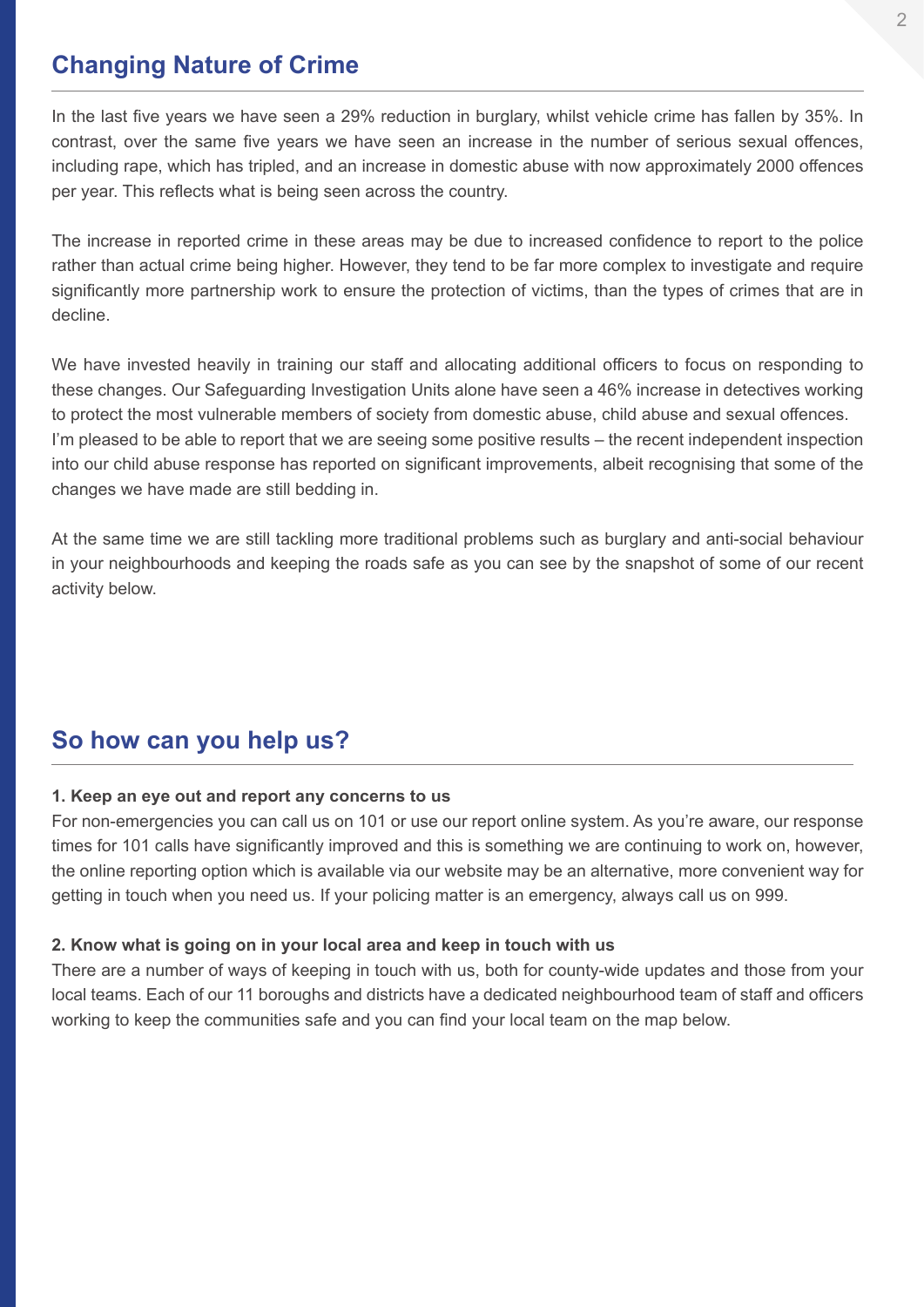

| Police sites accessible to the public |                                          |
|---------------------------------------|------------------------------------------|
| <b>Caterham Police Station</b>        | Timberhill Road, Caterham CR3 6LD        |
| <b>Guildford Police Station</b>       | Margaret Road, Guildford GU1 4QS         |
| <b>Reigate Police Station</b>         | 79 Reigate Road, Reigate RH2 0RY         |
| <b>Staines Police Station</b>         | Kingston Road, Staines TW18 4LQ          |
| <b>Woking Police Station</b>          | Station Approach, Woking GU22 7SY        |
| <b>Addlestone Civic Centre</b>        | <b>Station Road KT15 2AH</b>             |
| <b>Surrey Heath Borough Council</b>   | Knoll Road, Camberley GU15 3HD           |
| <b>Mole Valley District Council</b>   | Pippbrook, Dorking, Reigate Road RH4 1SJ |
| <b>Elmbridge Civic Centre</b>         | High Street, Esher KT10 9SD              |
| <b>Epsom &amp; Ewell Town Hall</b>    | The Parade, Epsom KT18 5BY               |
| <b>Waverley Borough Council</b>       | The Bury's, Godalming GU7 1HR            |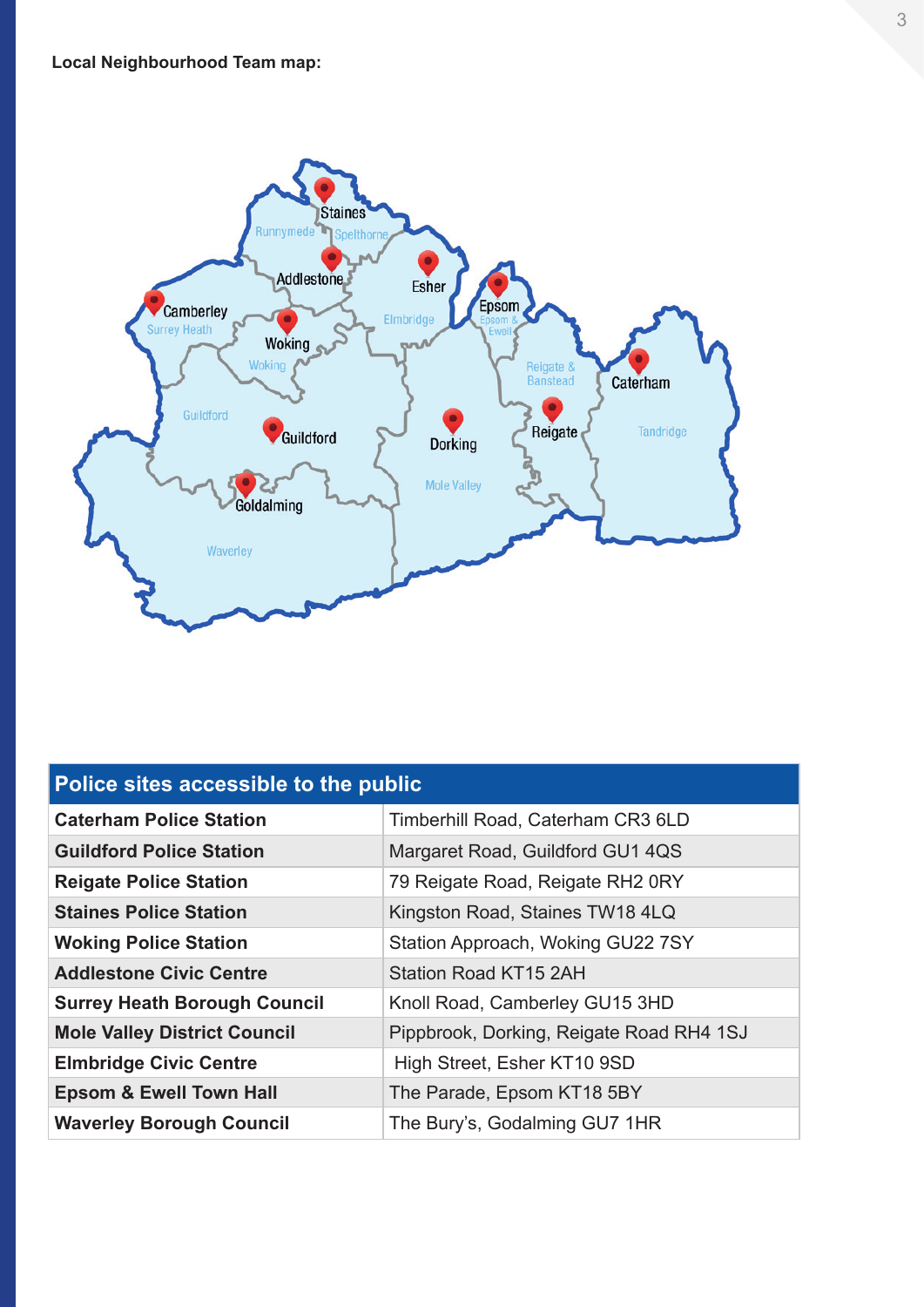Technology is a huge asset for our neighbourhood teams and the wider Force, giving us new ways to keep in touch with our Surrey communities. You may have heard of In The Know which is a new initiative by both Surrey Police and Sussex Police that allows members of the public to sign up and receive tailored, local messaging from the Force direct to your email. Messaging comes direct from your local neighbourhood team and when you sign up you specify where you live, as well as subjects of interest which mean you'll only be updated when it's relevant to you. I would encourage you, and others within your community, to sign up online at [InTheKnow.Community](http://InTheKnow.Community) to help us keep you up to date.

Each borough or district also has a Twitter page which posts updates from the local area and the wider county. You can find your local page on Twitter by searching your borough or district name followed by "beat". Or if you are a Facebook user, you can find both local and county-wide updates on our Force account at [www.Facebook.com/SurreyPolice.](http://www.Facebook.com/SurreyPolice. ) 

#### **3. Protect yourself and others**

We need your support to ensure our communities are keeping themselves and others safe. Crime prevention advice and tips can be found on our website so, please feel free to link to our pages and share with your communities where relevant.

### **Operational successes**

Just some of our recent successes have included:

- Three men have been charged in connection with a string of burglaries across North and West Surrey. Michael Assante Di Cupillo, 34, from Raynham Close, Guildford was charged with 10 burglaries, as well as perverting the course of justice and possession of a false identity document in relation to a stolen passport. Luke Smith, 27 was charged with one count of burglary, one count of robbery and one count of false imprisonment. Sam Edwards, 23 from St. Michaels Road, Ashford was charged for burglary and further criminal offences.
- A victim has been commended for her strength and courage throughout the court process which resulted in a 67-year-old man being sentenced to 17 years behind bars. He was found guilty of one count of rape, three counts of indecent assault and two counts of gross indecency involving a young girl aged 6-9 years old between 1998 and 2000.
- A dedicated team of Surrey Police officers have arrested 33 people so far as part of a new initiative called Operation Viking to disrupt cross border drug dealing. Since October, the team have seized a high number of phones, £15,000 in cash and Class A drugs including cocaine and heroin. Proactive work to crackdown on dealers travelling to Surrey to commit crime will be continuing.
- More than 300 motorists who were spotted using their mobile phone behind the wheel were stopped during a week-long focus to stop the dangerous driving habit. As a result of the dedicated activity 249 fixed penalty notices were issued, 42 drivers were given verbal warnings, 14 have been summonsed to court and five will be attending education courses.